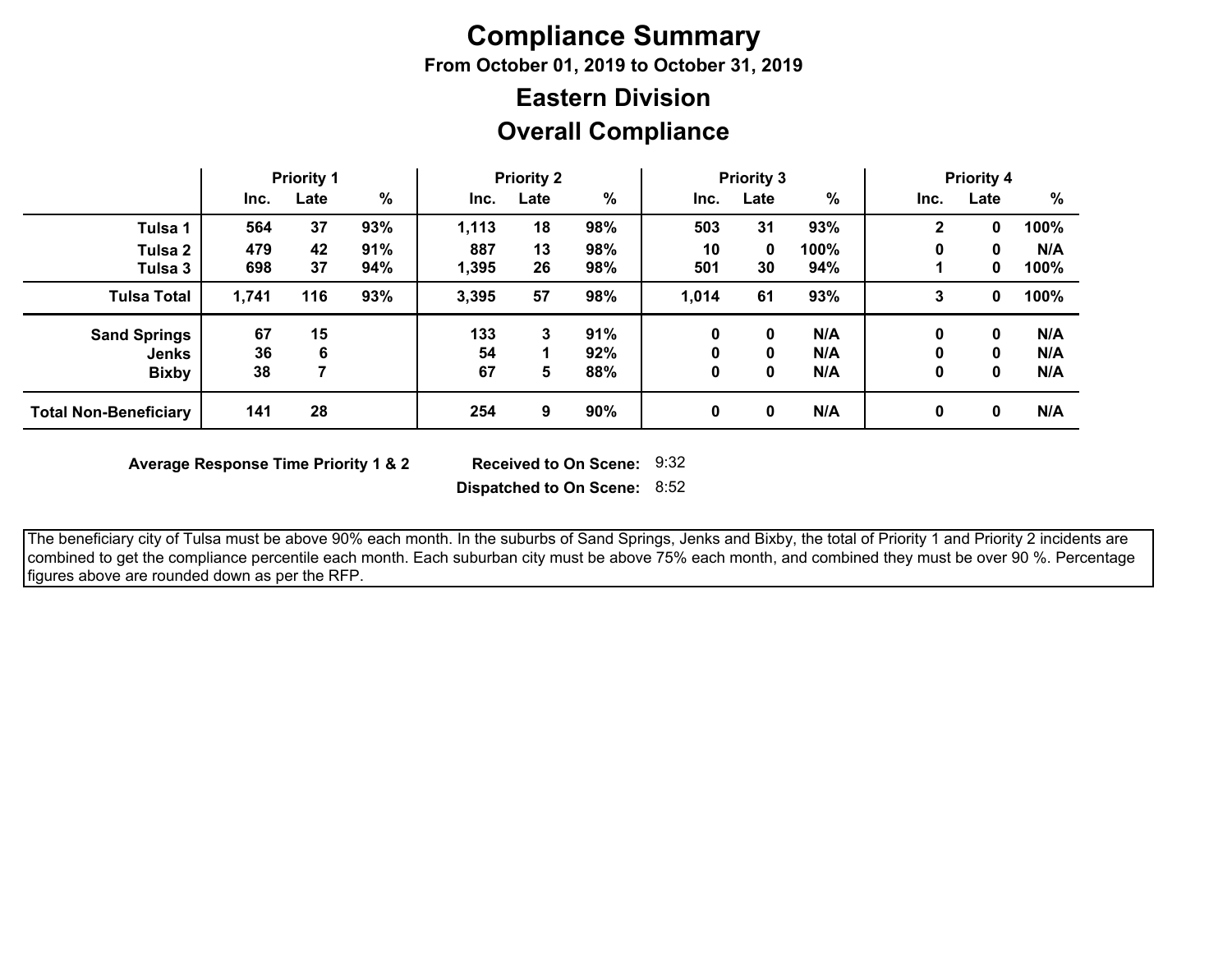# **Compliance Summary**

**From October 01, 2019 to October 31, 2019**

### **Overall Compliance Western Division**

|                               | <b>Priority 1</b> |           | <b>Priority 2</b> |       | <b>Priority 3</b> |      |      | <b>Priority 4</b> |      |      |             |      |
|-------------------------------|-------------------|-----------|-------------------|-------|-------------------|------|------|-------------------|------|------|-------------|------|
|                               |                   | Inc. Late | $\%$              | Inc.  | Late              | %    | Inc. | Late              | $\%$ | Inc. | Late        | %    |
| <b>Oklahoma City 1</b>        | 905               | 42        | 95%               | 1,774 | 18                | 98%  | 563  | 25                | 95%  | 21   | 3           | 85%  |
| <b>Oklahoma City 2</b>        | 1,073             | 81        | 92%               | 1,708 | 26                | 98%  | 298  | 13                | 95%  | 5    | 0           | 100% |
| <b>Edmond</b>                 | 183               | 21        | 88%               | 301   | 6                 | 98%  | 74   | 8                 | 89%  | 0    | 0           | N/A  |
| <b>Total OKC &amp; Edmond</b> | 2,161             | 144       | 93%               | 3,783 | 50                | 98%  | 935  | 46                | 95%  | 26   | 3           | 88%  |
| <b>Mustang</b>                | 42                | 6         |                   | 55    | 4                 | 89%  | 11   | 0                 | 100% | 0    | 0           | N/A  |
| <b>The Village</b>            | 18                | 4         |                   | 31    | 0                 | 91%  | 0    | 0                 | N/A  | 0    | 0           | N/A  |
| <b>Nichols Hills</b>          | $\mathbf{2}$      | 0         |                   | 9     | 0                 | 100% | 0    | 0                 | N/A  | 0    | $\mathbf 0$ | N/A  |
| <b>Total Non-Beneficiary</b>  | 62                | 10        |                   | 95    | 4                 | 91%  | 11   | 0                 | 100% | 0    | 0           | N/A  |

**Average Response Time Priority 1 & 2** 

**Dispatched to On Scene:** 8:47 Received to On Scene: 9:09

The beneficiary city of Oklahoma City must be above 90% each month. In the suburbs of Mustang, The Village, and Nichols Hills, the total of Priority 1 and Priority 2 incidents are combined to get the compliance percentile each month. Each suburban city must be above 75% each month, and combined they must be over 90 %. Percentage figures above are rounded down as per the RFP.